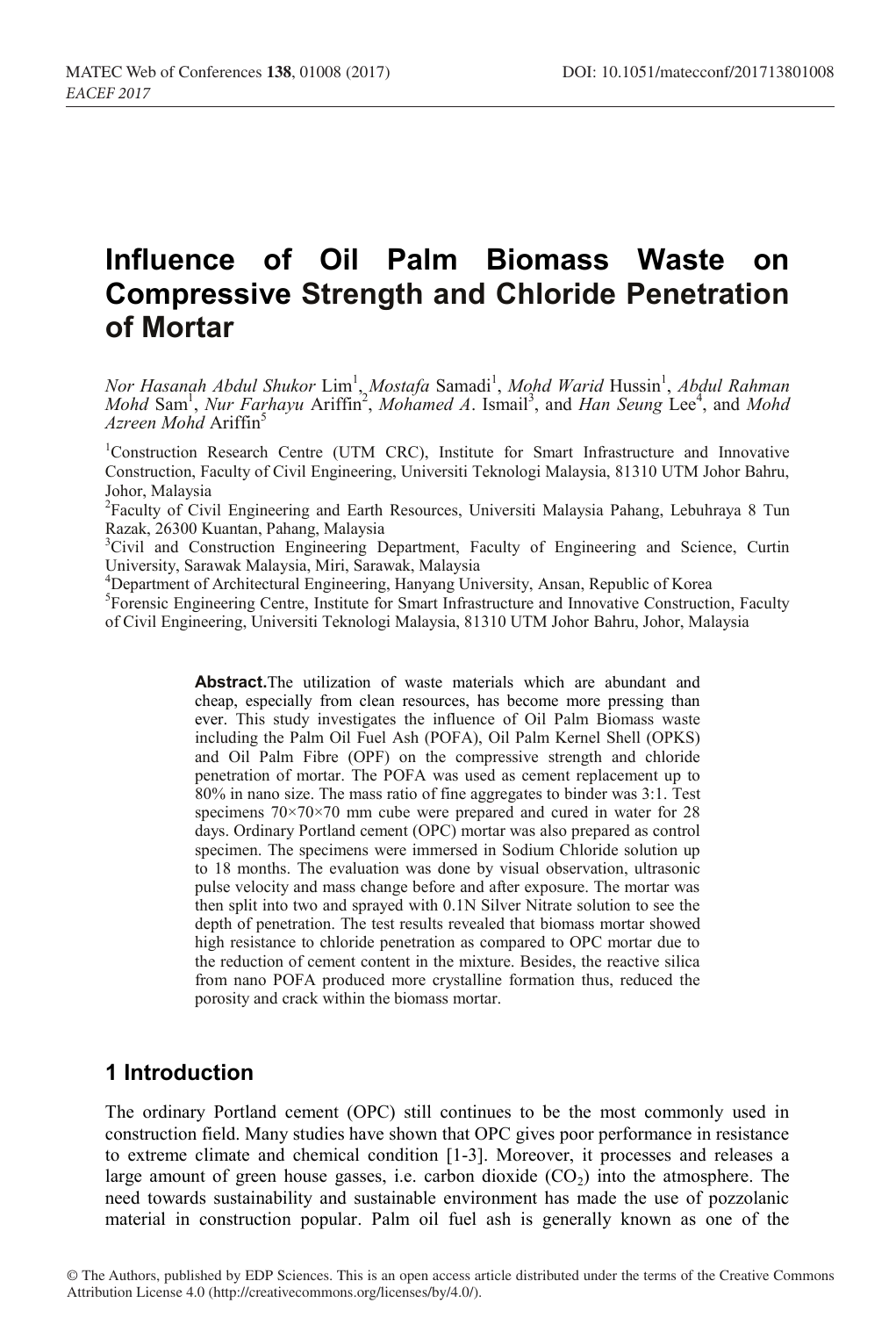pozzolanic material from natural waste. By 2014, Malaysia has recorded a staggering 5.39 million hectares of oil palm plantations, an increase of 11.0% from the previous 4.85 million hectares in 2010 [4]. Recent research has utilized the use of oil palm biomass waste on the mechanical properties of mortar [5]. As a new material for construction, very little research has been conducted on the durability of biomass mortar particularly with reference to chloride resistance. The durability of mortar is an important requirement for the performance in aggressive environments throughout its design life period.

#### **2.1 Materials**

The cement used in this study complies with Portland cement Type I. Palm Oil Fuel Ash (POFA) was obtained from the burning of palm oil shell and husk (in equal volume) from a southern part of Malaysia. The POFA collected were processed until nanoparticles size [6]. The Oil Palm Kernel Shell was used as sand replacement. The Oil Palm Fibre added was 7% by the volume of binder. The mortar was then known as biomass mortar [5].

### **2.2 Testing Procedures**

All mortar specimens were prepared with sand to binder with the ratio of 3:1, whereby the sand was prepared into saturated surface dried condition. The mixing was carried out in a room temperature. The mix proportions are based on weight of materials according to BS EN 998-1:2010 [7]. The test specimens of 70 x 70 x 70 mm cubes were prepared as described in ASTM C109-13 [8]. Chloride ion penetration test was conducted to study the effect of chloride ion to mortar specimens. The test was conducted in accordance with ASTM C1202 'Electrical Indication of Concrete's Ability to Resist Chloride Ion Penetration' [9]. The specimens were immersed in 2.5% sodium chloride solution for 1, 2, 3, 6, 9, 12 and 18 months. The chloride concentration used in this study is similar to the one used by Ariffin (2012) and Hassan (2015) [10,11]. In addition, the ACI Committee 222R-01 (2001) suggested that the concentration of water soluble chloride ion above 0.2% of Portland cement mass can accelerate the corrosion in the environment where moisture and oxygen are available [12]. At the specific test age, the specimens were split into two halves and the cross sections were sprayed with 0.1 silver nitrate solution. The surface of the specimens will changed to white colour as an indication the effect of chloride ions. The changes in mass were determined to monitor the chloride ion resistance during exposure.

## **3 Results and Discussion**

## **3.1 Compressive Strength**

Fig. 1 shows the compressive strength comparison of the OPC and biomass mortars. As the age of water curing increases, the compressive strength of OPC and biomass mortars are increases. This is due to the continuous hydration process and pozzolanic reaction occurred in the mortars. At 1 month curing, the compressive strength of biomass mortar increases by 24% as compared to OPC mortar. This is due to the second production of C-S-H gel from pozzolanic reaction. After 1 year of curing, the OPC and biomass mortars show compressive strength of 33.64 MPa and 47.01 MPa, respectively. Despite the stronger bond produced and filler packing effect, the fibre in biomass mortar help to distribute the load and increase the bond between binder and fine aggregates resulting in an increase in the compressive strength. The compressive strengths obtained at the age of 1 year were approximately 28% higher than the target required design strength of 30 MPa. This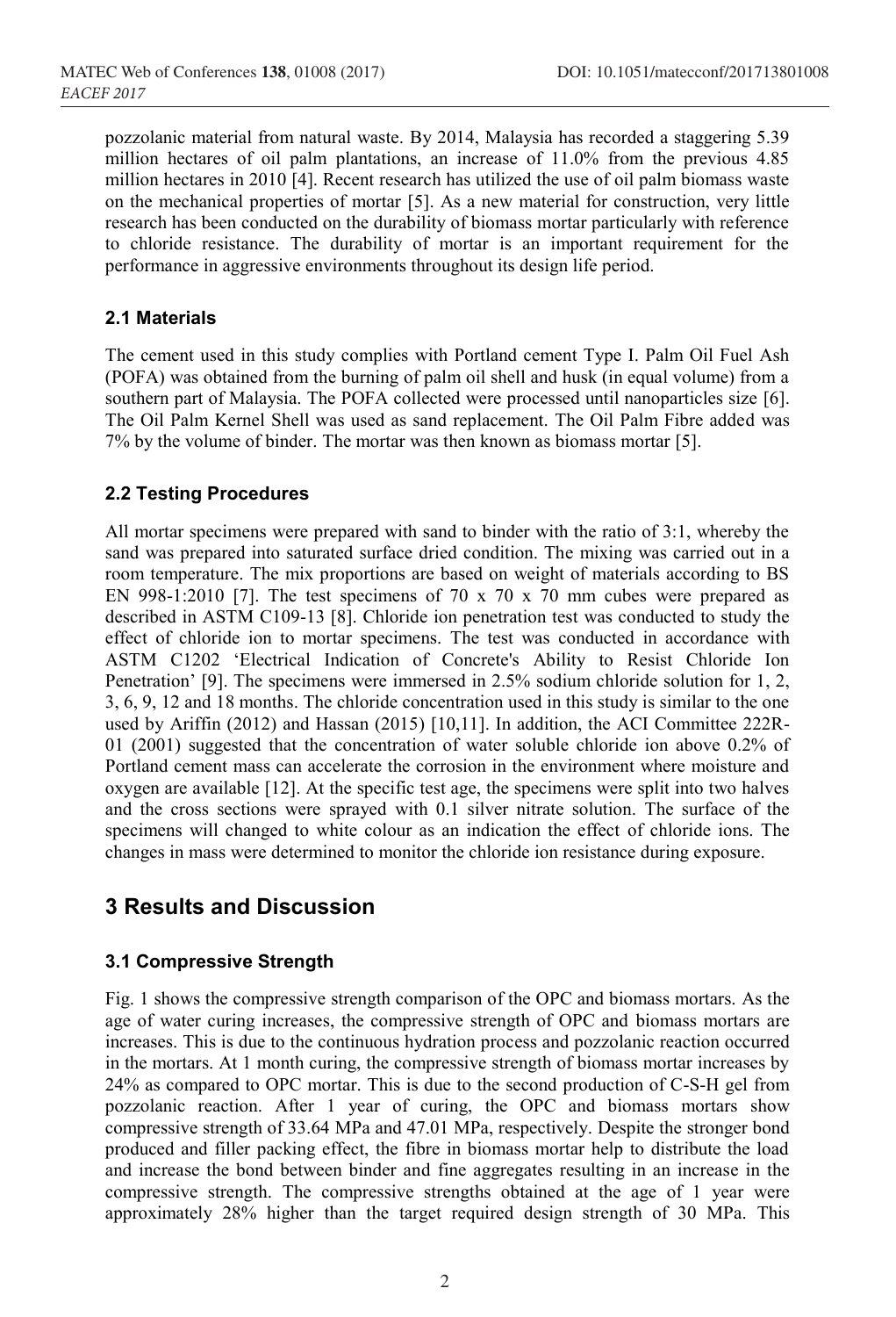continual increase in strength even after 1 year indicates that the biomass mortar does not deteriorate once the OPKS aggregates are encapsulated into the mortar matrix. Similar trends were reported for OPKS as coarse aggregates in the literature [13].



**Fig 1** Strength development of OPC and biomass mortars

#### **3.2 Mass Change**

Fig. 2 shows the mass change of OPC and biomass mortars after immersion in sodium chloride (NaCl) solution. It can be seen that the mortars had gained some mass when immersed in sodium chloride. The figure shows sudden increase in mass for OPC and biomass mortars to 0.9% and 0.4% from initial mass after 28 days immersion in solution, respectively. Similar results were obtained for immersion after 18 months in which the mass for OPC and biomass mortars gained 4.9% and 2.1% from initial mass, respectively. At the end of immersion, the mass became almost constant and steady. The mass change of OPC and biomass mortars was related to the ability of specimens to absorb the solution. In water absorption test conducted, biomass mortar has lower water absorption compared with OPC mortar. As a result, the mass of OPC mortar has higher percentage of mass change compared with biomass mortar. Similar findings on chloride penetration were also reported by previous research [14,15].

It can be observed that the rate of decrease in penetration was higher in biomass mortar. The permeability resistance of mortar containing NPOFA was about two times that of OPC mortar. This is due to pore refinement within the mortar micro structure by NPOFA, or the transformation of large permeable pores to a smaller pore by the pore refinement of the fine particle and C-S-H gel produced from the hydration process. Therefore, these suggest that the resistance of chloride ion penetration of mortar can be significantly increased with the use of high volume NPOFA replacement. Likewise, high volume NPOFA changes the distribution of cement particle in the matrix, thus producing a decrease in the capillary network as well as reducing the average capillary pore size due to the gradual pozzolanic reaction and cement hydration process. Therefore, it is generally accepted that the incorporation of pozzolanic materials improves the resistance of chloride penetration. This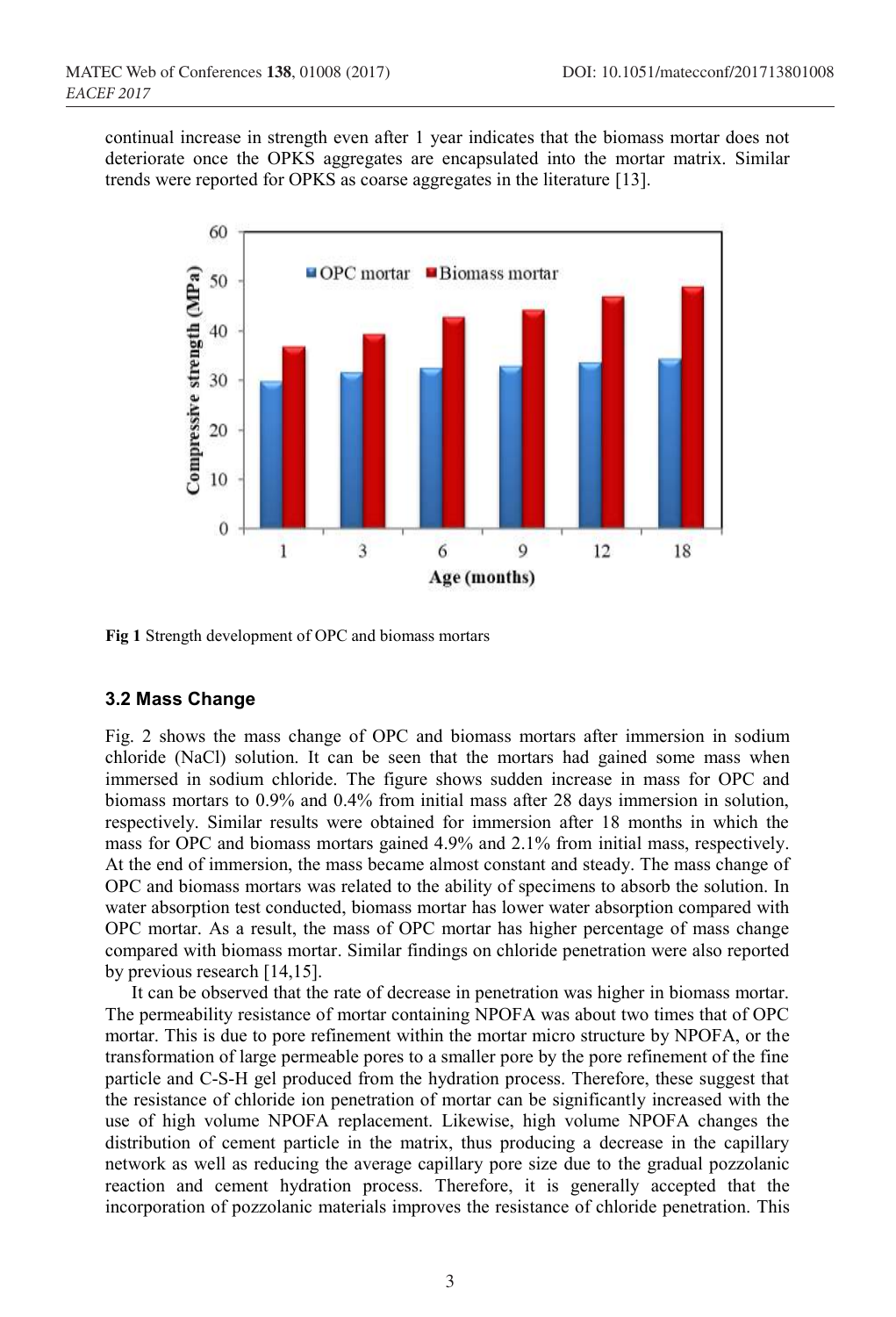is mainly due to the reduction in the permeability, particularly to chloride ion transportation of the blended cement mortar.





After a certain period of designated immersion time, the specimens were taken out from the solution and tested. The specimen was sprayed with 0.1N silver nitrate solutions to determine the penetration of chloride ions. Fig. 3 shows the effect of chloride on OPC and biomass mortars. The average depth of chloride penetration for the OPC mortar was 15 mm. On the other hand, for biomass mortar the depth was 3 mm. These results show that chloride ions penetrate more in OPC mortar compared with biomass mortar. This is most likely because the biomass mortar contains pozzolanic material that generates more C-S-H gel that makes the mortar denser and less permeable.



**Fig 3** Mortars sprayed with 0.1 silver nitrate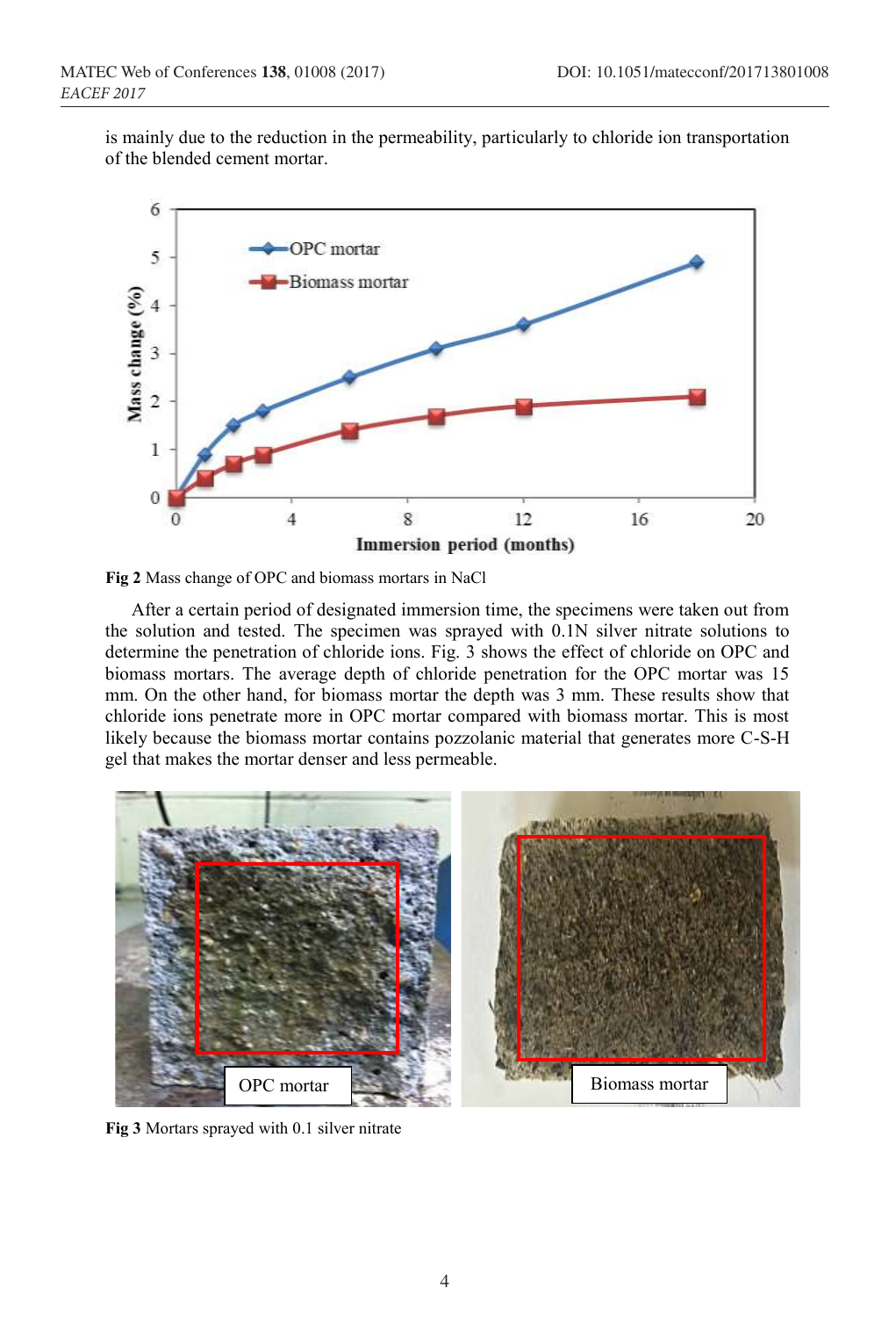## **3.3 Microstructure Analysis**

The SEM and XRD images of OPC and biomass mortars samples after 18 months of immersion in NaCl solution are shown in Figs. 4 and 5, respectively. It can be seen from the figures, that there are more voids presented inside the OPC mortar compared with the biomass mortar. Fewer voids were observed from the biomass mortar due to the gradual formation of C-S-H gel from the secondary reaction between reactive silica and  $Ca(OH)_{2}$ available from cement hydration. Therefore, higher chloride ions can penetrate into the OPC mortar thus chloride mineral is shown in the EDX analysis. Meanwhile, there is no chloride mineral detected in the biomass mortar due to the dense and less porosity of the mortar. Besides, the NPOFA materials not only generating more C-S-H gel but also act as filler that reduce the size of pore structure of mortar. Furthermore, the rough surface and irregular shape of OPKS used increase the interlocking between the fine aggregates and binder paste. The inclusion of OPF also increases the interlocking by bridging the paste and preventing minor cracks from occurring.





**Fig 4** SEM and EDX images of OPC mortar in NaCl



**Fig 5** SEM and EDX images of biomass mortar in NaCl

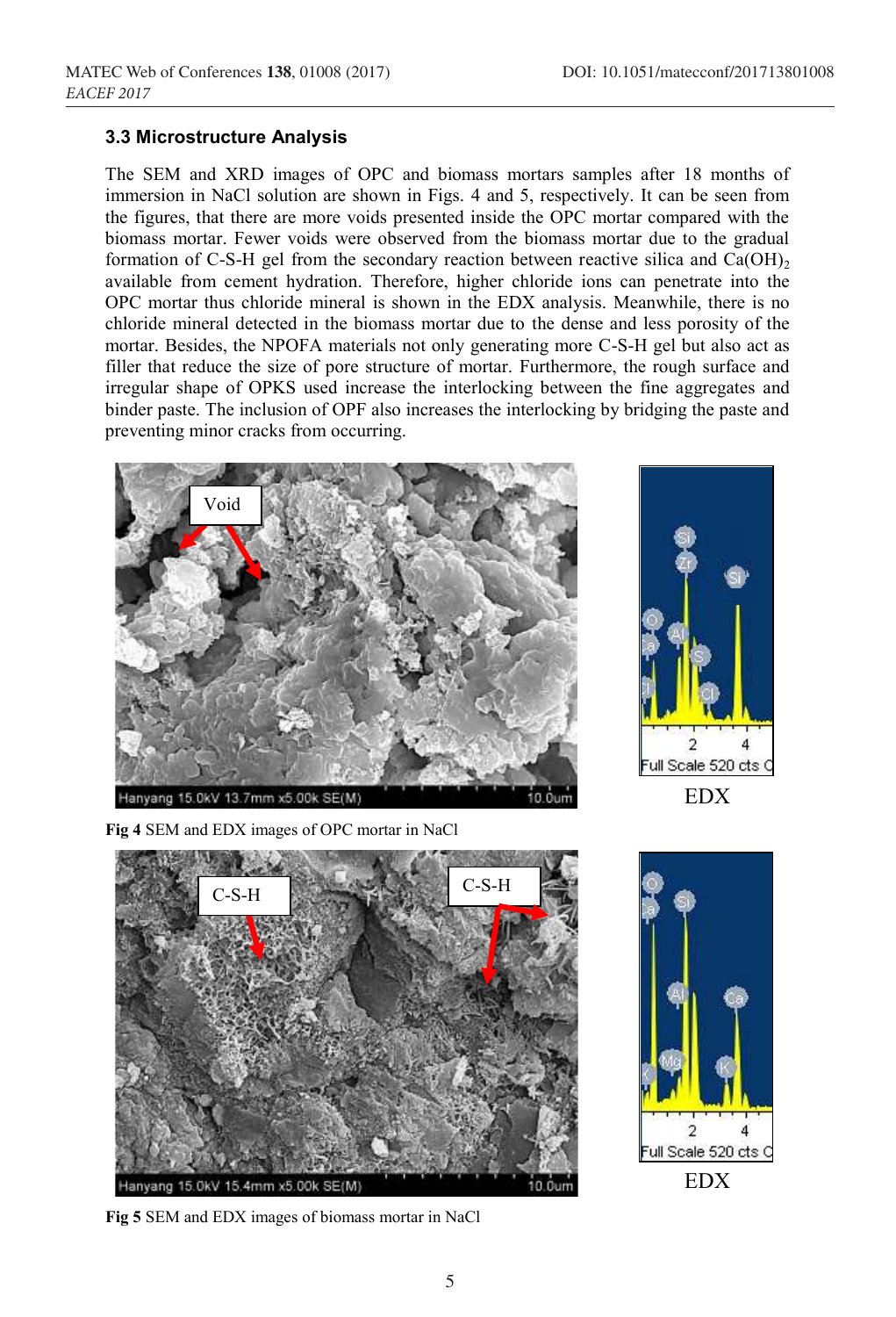# **4 Conclusion**

The chloride ion penetration test revealed that biomass mortar offers superior resistance to the ion penetration than the OPC mortar. This is attributed to the micro filling ability and pozzolanic characteristic of the binder. Biomass mortar did not show any changes in appearance and dimension when exposed to chloride solution. The depth of chloride penetration for OPC mortar was 15 mm while for the biomass mortar was only 3 mm. Besides, the compressive strength of biomass mortar increases by 24% as compared with OPC mortar at 1 month curing. The compressive strengths obtained at the age of 1 year were approximately 28% higher than the target required design strength of 30 MPa. This continual increase in strength even after 1 year indicates that the biomass mortar does not deteriorate once the OPKS aggregates are encapsulated in the mortar.

The authors are grateful to the Ministry of Higher Education, Malaysia (MOHE) and Research Management Centre (RMC), Universiti Teknologi Malaysia (UTM) for financial support under grant GUP Q.J130000.7322.4B216. The authors are also thankful to the staff of Structures & Materials Laboratory and Faculty of Civil Engineering and Department of Architectural Engineering, Hanyang University for the support throughout the study.

## **References**

- 1. M. A. R. Bhutta, N. F. Ariffin, M. W. Hussin, and N. S. A. Hasanah, "Sulfate and sulfuric acid resistance of geopolymer mortars using waste blended ash. Jurnal Teknologi", **3**, 1–5 (2013)
- 2. M. W. Hussin, N. F. Ariffin, M. A. R. Bhutta, and N. H. A. S. Lim, "Study on Dry-Wet Cyclic Resistance of Geopolymer Mortars Using Blended Ash from Agro-Industrial Waste. In Proceeding of Third International Conference on Sustainable Construction Materials and Technologies", August 2013, Kyoto, Japan (2013)
- 3. J. Hill, E. A. Byars, J. H. Sharp, C. J. Lynsdale, J. C. Cripps, and Q. Zhou, "An experimental study of combined acid and sulfate attack of concrete. Cement and Concrete Composites", **25**(8), 997–1003 (2003)
- 4. Malaysian Palm Oil Board, (MPOB) (2015, December 1), "Economic and industry development devision. Oil Palm Planted Area", Available at: development devision. Oil Palm Planted Area", Available at: (http://bepi.mpob.gov.my/index.php/statistics/area.html)
- 5. N. H. A. S. Lim, M. W. Hussin, A. S. M. Rahman, M. A. R. Bhutta, N. F. Ariffin, N. H. A. Khalid, and M. Samadi, "Properties of mortar containing high volume palm oil biomass waste. Advanced Materials Research", **1113**, 578–585 (2015)
- 6. N. H. A. S. Lim, M. A. Ismail, H. S. Lee, M. W. Hussin, A. R. M. Sam, and M. Samadi, "The effects of high volume nano palm oil fuel ash on microstructure properties and hydration temperature of mortar. Construction and Building Materials", **93**, 29–34 (2015)
- 7. British Standard Institution, *Specification for mortar for masonry. Rendering and plastering mortar*. BS EN 998-1:2010, (2010)
- 8. ASTM C109, 2013, *Standard test method for compressive strength of hydraulic cement mortars*, Annual Book of ASTM Standards, American Society for Testing and Materials (2013)
- 9. ASTM C1202, Electrical indication of concrete's ability to resist chloride ion penetration, *Annual Book of ASTM Standards, American Society for Testing and Materials* (2012)
- 10. N. F. Ariffin, "Durability of geopolymer mortars using agro-industrial waste", Thesis, Universiti Teknologi Malaysia (2012)